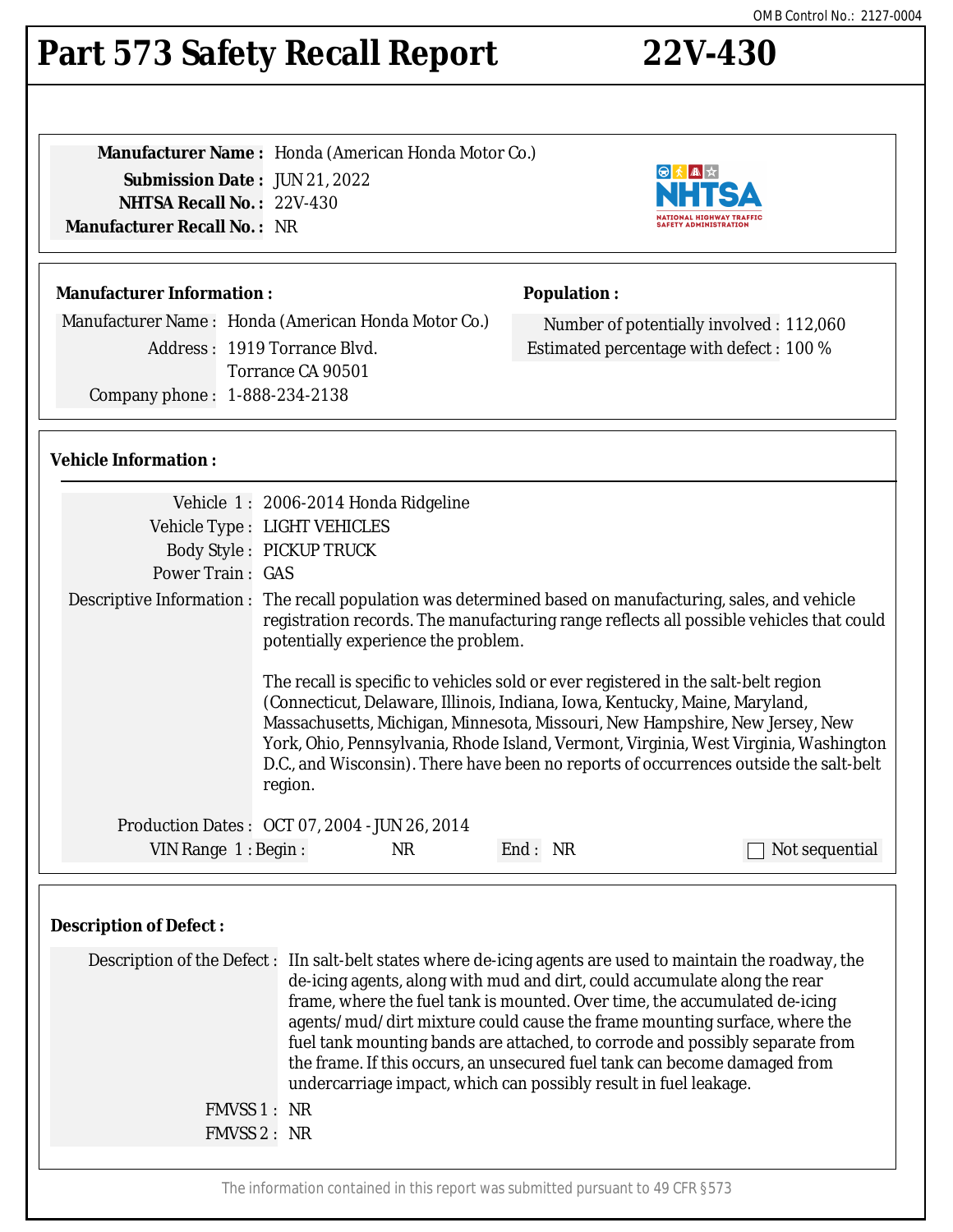# **Part 573 Safety Recall Report 22V-430** Page 2

| Description of the Safety Risk : Fuel leakage in the presence of an ignition source increases the risk of a fire. |
|-------------------------------------------------------------------------------------------------------------------|
| Description of the Cause: Accumulation of de-icing agents/mud/dirt mixture along the frame mounting               |
| surface, where the fuel tank mounting bands are attached to, can cause                                            |
| corrosion.                                                                                                        |
| Identification of Any Warning The vehicle operator may hear noises from the fuel tank and/or fuel tank            |
| that can Occur: mounting bands impacting the undercarriage area.                                                  |

#### **Involved Components :**

|                                      | Component Name 1: Crossmember Comp. C, Floor Middle      |
|--------------------------------------|----------------------------------------------------------|
|                                      | Component Description: Crossmember Comp. C, Floor Middle |
| Component Part Number: 65730-SJC-A00 |                                                          |

#### **Supplier Identification :**

#### **Component Manufacturer**

Name : American Honda Motor Co., Inc. Address : 1919 Torrance Blvd Torrance California 90501

Country : United States

#### **Chronology :**

November 2016 Honda received the first customer complaint of rust forming near the fuel tank from the U.S. market.

March 2019

Honda Canada launched an investigation as the Canadian market received multiple complaints of frame corrosion and/or loud noises from the rear frame.

July 2019

Honda Canada began a market survey of vehicles in the Canadian market to check for corrosion along the rear frame.

September 2019

Honda began a market survey of vehicles in the U.S. market to check for corrosion along the rear frame. Two additional complaints of frame rust were received to date, bringing the total number of customer complaints in the U.S. market to three.

The information contained in this report was submitted pursuant to 49 CFR §573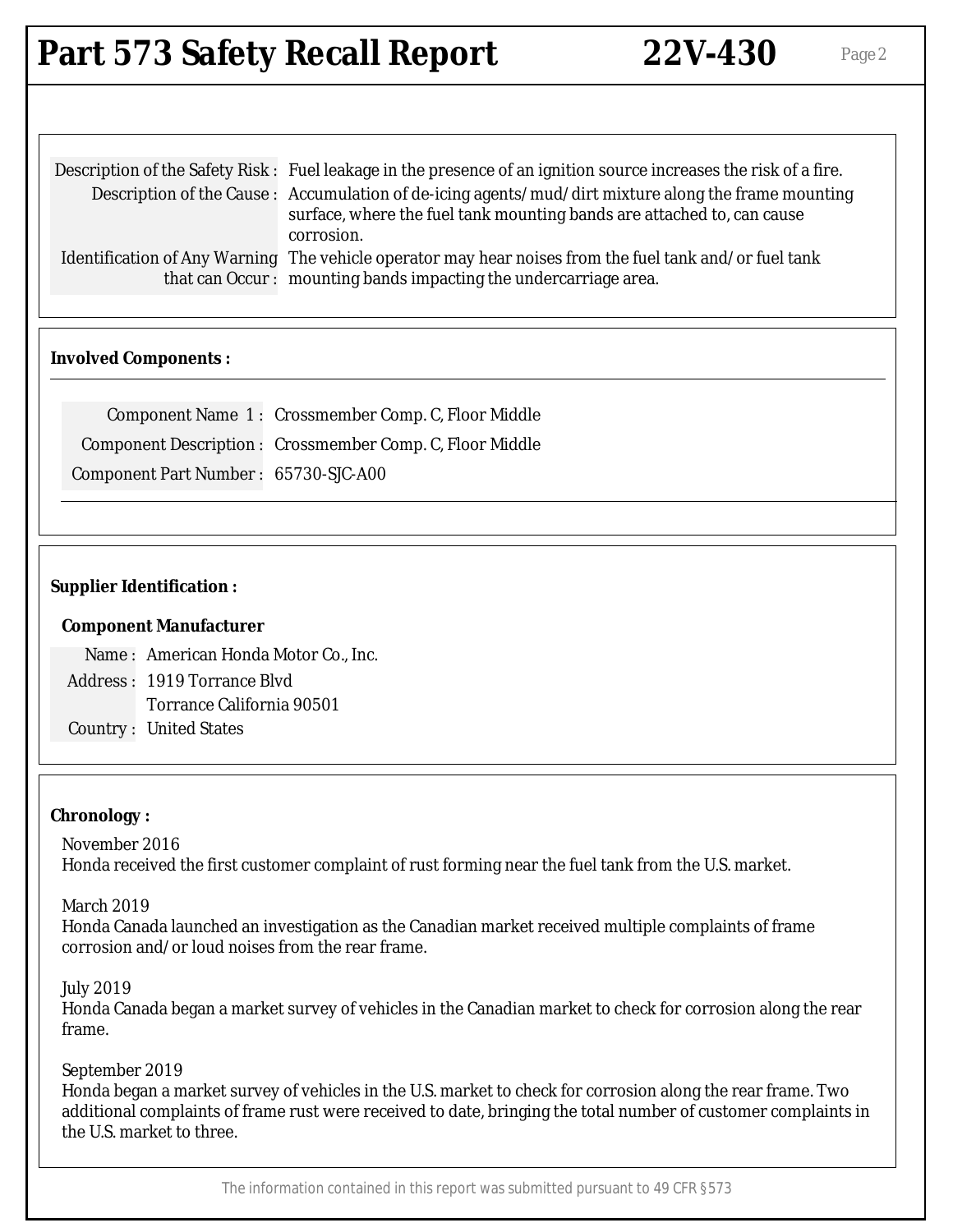## **Part 573 Safety Recall Report 22V-430** Page 3

August to November 2021 Honda received the fourth and fifth customer complaint from the U.S. market.

#### May 2022

As a result of the market surveys, although no reports of fuel leaks have been received from either the U.S. or Canadian market, it was predicted the fuel tank mounting band separation from a corroded rear frame could cause the fuel tank to become unsecured and damaged from undercarriage impact, possibly resulting in a fuel leak.

#### June 9, 2022

Honda determined that a defect related to motor vehicle safety existed and decided to conduct a safety recall.

As of June 9, 2022, Honda has received five customer complaints from the U.S. market between November 2016 through November 2021, and no reports of fires or injuries related to this issue.

#### **Description of Remedy :**

|                                                                              | Description of Remedy Program : Dealers will inspect the rear frame for corrosion. Based on the extent of<br>corrosion, the dealer may:<br>1) attach a reinforcement brace, clean the rear frame, and apply anti-<br>corrosive wax<br>attach reinforcement repair plates if necessary<br>2) repair a corroded frame; or<br>3) offer to repurchase the vehicle<br>Owners who have paid to have these repairs completed at their own<br>expense will be eligible for<br>reimbursement, in accord with the recall reimbursement plan on file with<br>NHTSA. |
|------------------------------------------------------------------------------|----------------------------------------------------------------------------------------------------------------------------------------------------------------------------------------------------------------------------------------------------------------------------------------------------------------------------------------------------------------------------------------------------------------------------------------------------------------------------------------------------------------------------------------------------------|
| <b>How Remedy Component Differs NR</b><br>from Recalled Component:           |                                                                                                                                                                                                                                                                                                                                                                                                                                                                                                                                                          |
| <b>Identify How/When Recall Condition NR</b><br>was Corrected in Production: |                                                                                                                                                                                                                                                                                                                                                                                                                                                                                                                                                          |

#### **Recall Schedule :**

| Description of Recall Schedule: NR                            |  |
|---------------------------------------------------------------|--|
| Planned Dealer Notification Date: JUN 17, 2022 - JUN 17, 2022 |  |
| Planned Owner Notification Date: AUG 01, 2022 - AUG 01, 2022  |  |

The information contained in this report was submitted pursuant to 49 CFR §573